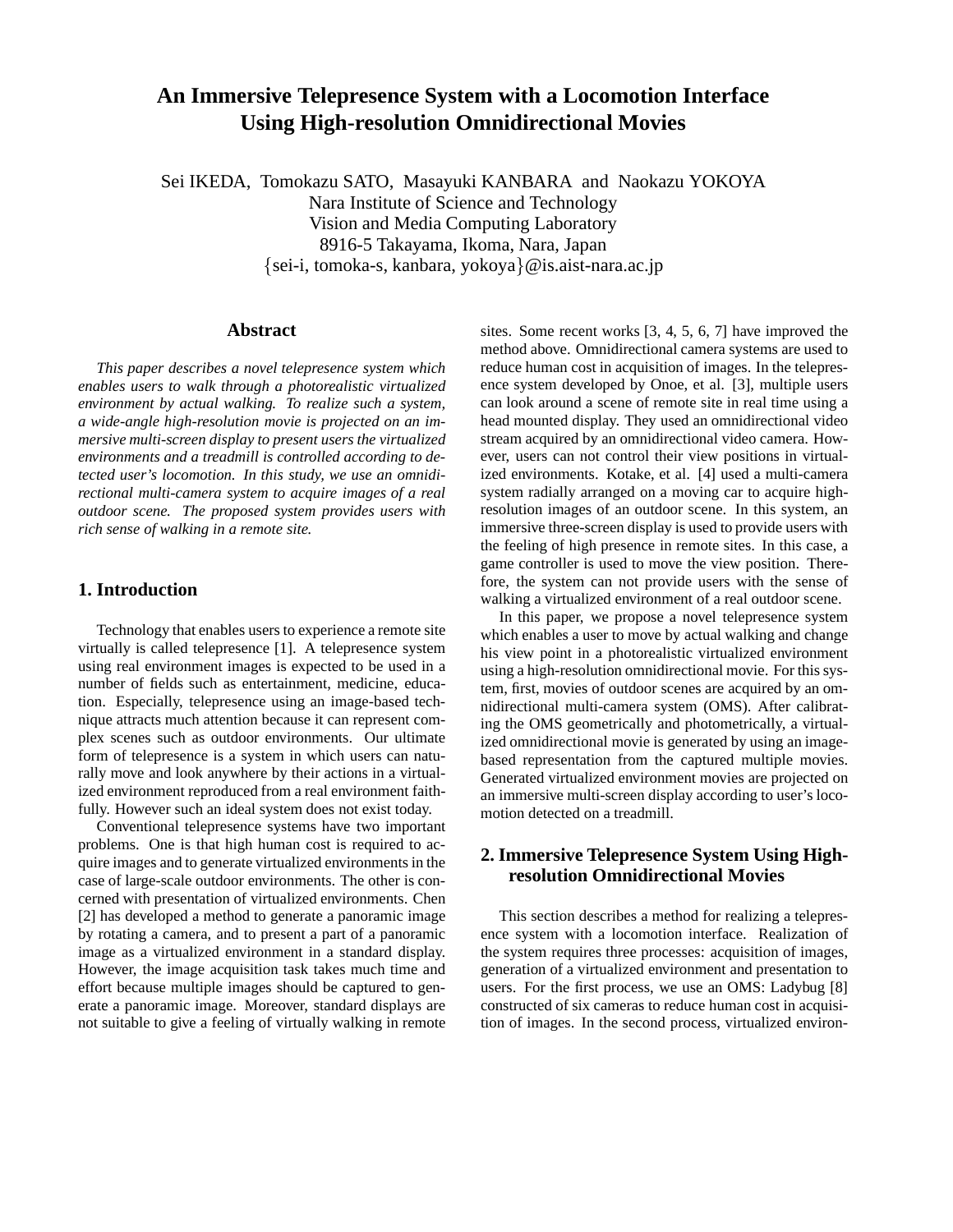ment movies are generated from captured multiple image sequences. Geometric and photometric calibration of the OMS is required in order to generate a virtualized environment. The final process is to present it to users. We use an immersive three-screen display with a treadmill to present a generated virtualized environment to users. The following sections describe details of these processes.

## **2.1. Acquisition of Images of a Real Dynamic Scene**

An OMS has an important advantage that human cost in acquisition of images can be reduced because of the following two reasons. One is that the OMS has a wide field of view. The other is that the total resolution of images captured by the OMS is usually higher than an omnidirectional camera system using a single camera.

For the acquisition of images, movies are captured by an OMS Ladybug mounted on a moving car in outdoor, as shown in Figure 1. This camera system obtains six 768*×*1024 images at 15 fps; five for horizontal views and one for a vertical view. In this work, the speed of the car is kept constant for simplification of the control because the replay speed of a generated virtualized environment should be controlled according to user's locomotion regardless of variation of the car speed in the presentation process.

## **2.2. Generation of Virtualized Environment**

In this section, movies are generated according to the shape of an immersive screen of a telepresence system by using a method of [7]. Geometric and photometric calibration of an OMS is required to automatically generate movies of virtualized environments. The following paragraphs describe the calibration of an OMS and the generation of virtualized environment movies.

#### **Calibration for OMS**

In the geometric calibration, 3D positions of many markers are measured by using a calibration board and a total station. 3D coordinates of three corners of the calibration board are measured by the total station and all 3D positions of the markers on the board are calculated by linear interpolation among its corners. This method can virtually arrange markers around an OMS simultaneously. Intrinsic and extrinsic parameters of each camera are estimated using the obtained 3D positions of markers and their 2D positions in the captured images [7].

In the photometric calibration, the limb darkening of each camera and color balances among multiple cameras are corrected. The strength of limb darkening is calculated from estimated intrinsic parameters. The difference of color balances between camera units is measured by a histogram matching based on a linear relation between radiance and irradiance.



**Figure 1. An OMS mounted on a car.**

#### **Generation of Virtualized Environment Movie**

This step is based on re-projecting calibrated input images to a virtual image surface which corresponds to the shape of immersive screens for presentation. In advance, the limb darkening and the color balance of input images are corrected. Then, corrected images are projected on a projection surface by using the intrinsic and extrinsic parameters obtained by the geometric calibration. Assuming a horizontal 13% overlap region between two adjacent cameras, the total horizontal resolution of Ladybug is about 3340 pixels.

Since the centers of projection of six camera units of the OMS are different from each other, the single viewpoint perspective projection model is not applicable for this system. However, when the distance of a target from the system is sufficiently large, the centers of projection can be considered as the same. Therefore, we assume that the target scene is far enough from the OMS and set the projection surface far enough from the camera system. A frame of a virtualized environment movie is generated by projecting all the pixels of all the input six images onto the projection surface. Note that a blending technique is used for generating a smooth image, when a point on the projection surface is projected from multiple images of different cameras.

## **2.3. Presentation to Users**

This section describes a method for presenting virtualized environment movies generated in the previous section. As shown in Figure 2, our system is composed of (a) a locomotion interface, (b) a graphics PC cluster and (c) an immersive three-screen display. The locomotion interface detects user's locomotion as input data, and sends calculated displacement information to the PC cluster. The PC cluster draws twelve images synchronized with the speed of user's walk because each screen image is generated by four projectors. As output data, these movies are displayed according to the user's motion. The scene in presented movies is appropriately changed according to the user's walking. The system components are described in some more detail below.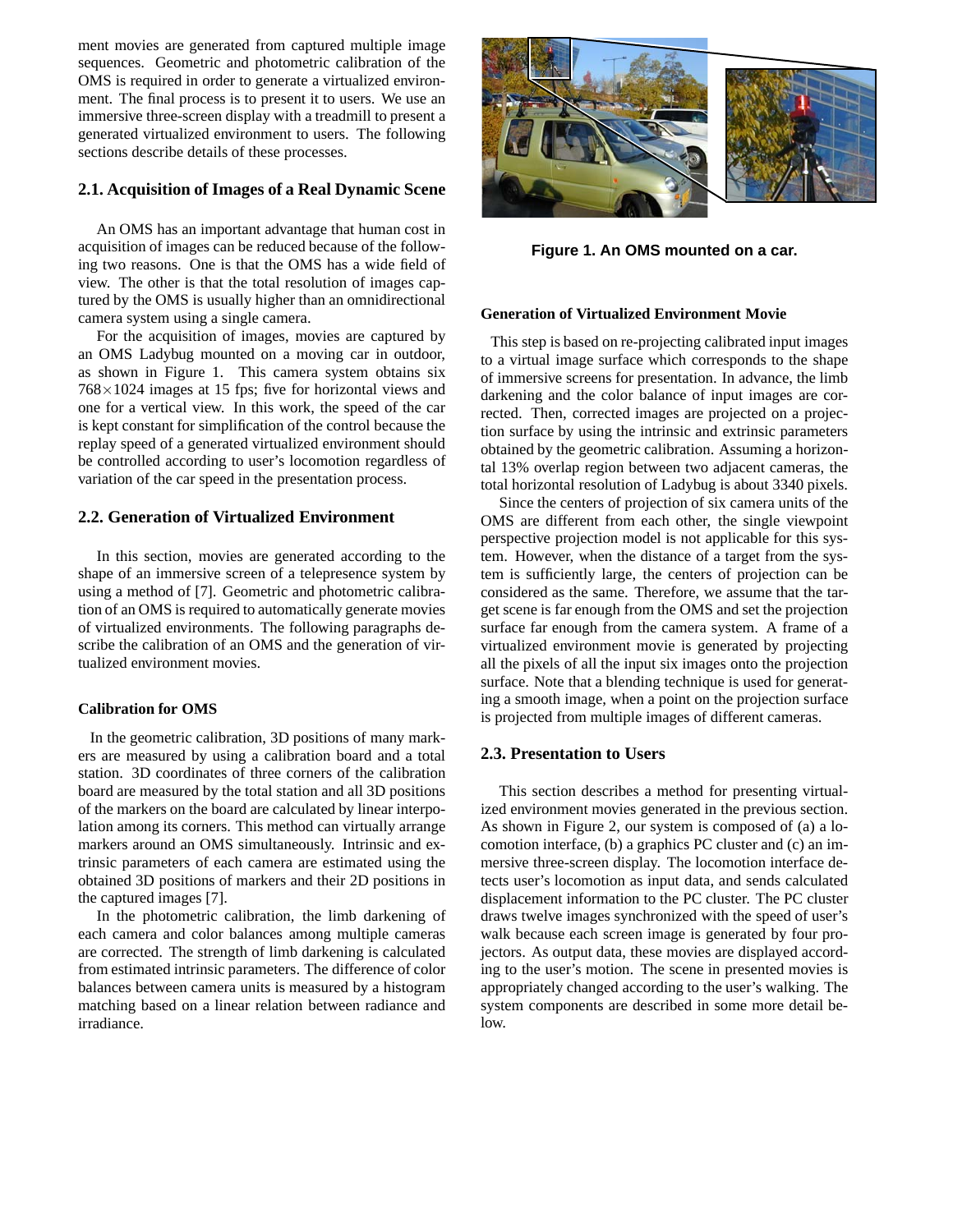

**Figure 3. A sampled frame of captured images acquired by six camera units of Ladybug.**

**Figure 2. Components of the proposed system.**

#### **Locomotion Interface**

This interface is composed of a treadmill (WalkMaster), a couple of 3-D position sensors (Polhemus Fastrak) and PC A (Intel Pentium 4 2.4 GHz) for control as illustrated in Figure 2. User's locomotion is detected by two 3-D position sensors fixed on user's legs (Figure 2(1)). The treadmill is controlled by PC A based on position information from the sensors (Figure  $2(2)$ ). The belt of the treadmill is automatically rotated so that the center of gravity of two sensors coincides with the center of the belt area [9]. This virtually realizes an infinite floor. Although a user can walk in any direction on this device, only the forward and the backward direction are used for the present system. PC A calculates the displacement of user's position and sends it to the graphics PC cluster (Figure 2(3)).

#### **Graphics PC Cluster**

The graphics PC cluster is composed of twelve PCs (CPU: Intel Pentium 4 1.8 GHz, Graphics Card: Geforce4 Ti4600) and a control PC B (Intel Pentium 4, 1.8 GHz). Each graphics PC is networked through 100Mbps LAN and is controlled by PC B. PC B sends frame indexes to twelve PCs using the UDP protocol simultaneously (Figure 2(4)). Each machine draws synchronized frame images according to the user's motion (Figure 2(5)). Simultaneously the frames are

interpolated by a blending technique between frames when a user walks slowly. Note that the images are accumulated in local hard disk in advance and only the frame index is carried via network.

#### **Immersive Display**

The immersive display is composed of three slanted rear-projection screens (Solidray VisualValley) and twelve projectors. To obtain a wide field of view, the screens are located in user's front, left and right sides. To realize high-resolution image projection, each screen image is made by four projectors. The resolution of each projector is 1024*×*768 (XGA) pixels. Because there are some overlapping areas projected by multiple projectors and some areas are not projected on the screen, the resolution of each screen is potentially about 2 million pixels.

## **3. Experiment**

In experiments, omnidirectional movies were obtained by Ladybug [8] put on a moving car. Figure 3 shows an example set of input images. Twelve movies corresponding to the projectors are generated as shown in Figure 4. The resolution of each movie is 480*×*360. It has been confirmed that the geometric and photometric discontinuities among adjacent camera images could not be recognized except in some close scene areas very close to the camera system due to its violation of single view point constraint.

Next, the subjective evaluation was conducted using the proposed telepresence system shown in Figure 5. The system can render the generated virtualized environment at 26